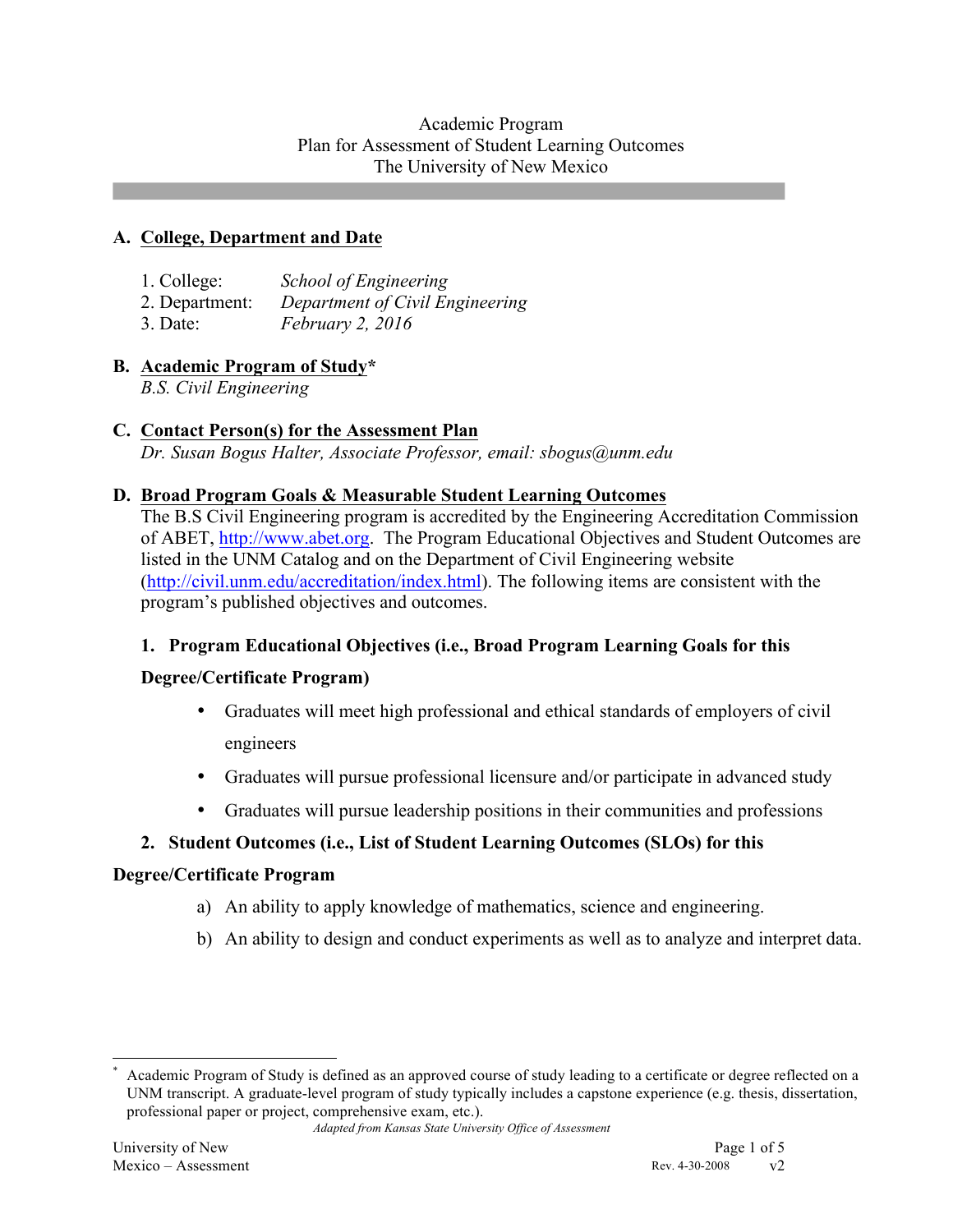- c) An ability to design a system, component or process to meet desired needs within realistic constraints such as economic, environmental, social, political, ethical, health and safety, manufacturability and sustainability.
- d) An ability to function on multi-disciplinary teams.
- e) An ability to identify, formulate and solve engineering problems.
- f) An understanding of professional and ethical responsibility.
- g) An ability to communicate effectively.
- h) The broad education necessary to understand the impact of engineering solutions in a global, economic, environmental, and societal context.
- i) A recognition of the need for and an ability to engage in lifelong learning.
- j) A knowledge of contemporary issues.
- k) An ability to use the techniques, skills and modern engineering tools necessary for engineering practice.

#### **E. Assessment of Student Learning Three-Year Plan**

All programs are expected to measure some outcomes annually and to measure all priority program outcomes at least once over two consecutive three-year review cycles. Describe below the plan for the next three years of assessment of program-level student learning outcomes.

#### **1. Student Learning Outcomes**

The student outcomes will be assessed on a regular basis. The following tables provide the plan for outcomes assessment:

| Criteria    | <b>CE305</b> | <b>CE308</b> | <b>CE331</b> | <b>CE335</b> | <b>CE350</b> | <b>CE360</b> | CE372                     | <b>CE382</b> | <b>CE409</b> | <b>CE499</b>              | FE<br>Exam |
|-------------|--------------|--------------|--------------|--------------|--------------|--------------|---------------------------|--------------|--------------|---------------------------|------------|
| a           |              | X            | X            |              |              |              |                           |              |              |                           | X          |
| b           | X            |              |              |              |              | X            |                           |              |              |                           |            |
| $\mathbf c$ | X            |              |              |              |              |              |                           |              |              | $\boldsymbol{\mathrm{X}}$ |            |
| d           |              |              |              |              |              |              | $\boldsymbol{\mathrm{X}}$ |              |              | X                         |            |
| e           |              | X            |              |              |              |              |                           |              |              | X                         | X          |
| f           |              |              |              |              | X            |              |                           |              | X            |                           | X          |
| g           |              |              |              |              |              |              | X                         |              |              | X                         |            |
| h           |              |              |              | X            | X            |              |                           | X            |              |                           |            |
|             |              |              |              |              |              |              |                           |              | X            | X                         |            |
|             |              |              |              | X            |              |              |                           | $\mathbf X$  |              |                           |            |
| k           |              |              | X            |              |              |              |                           |              |              | X                         |            |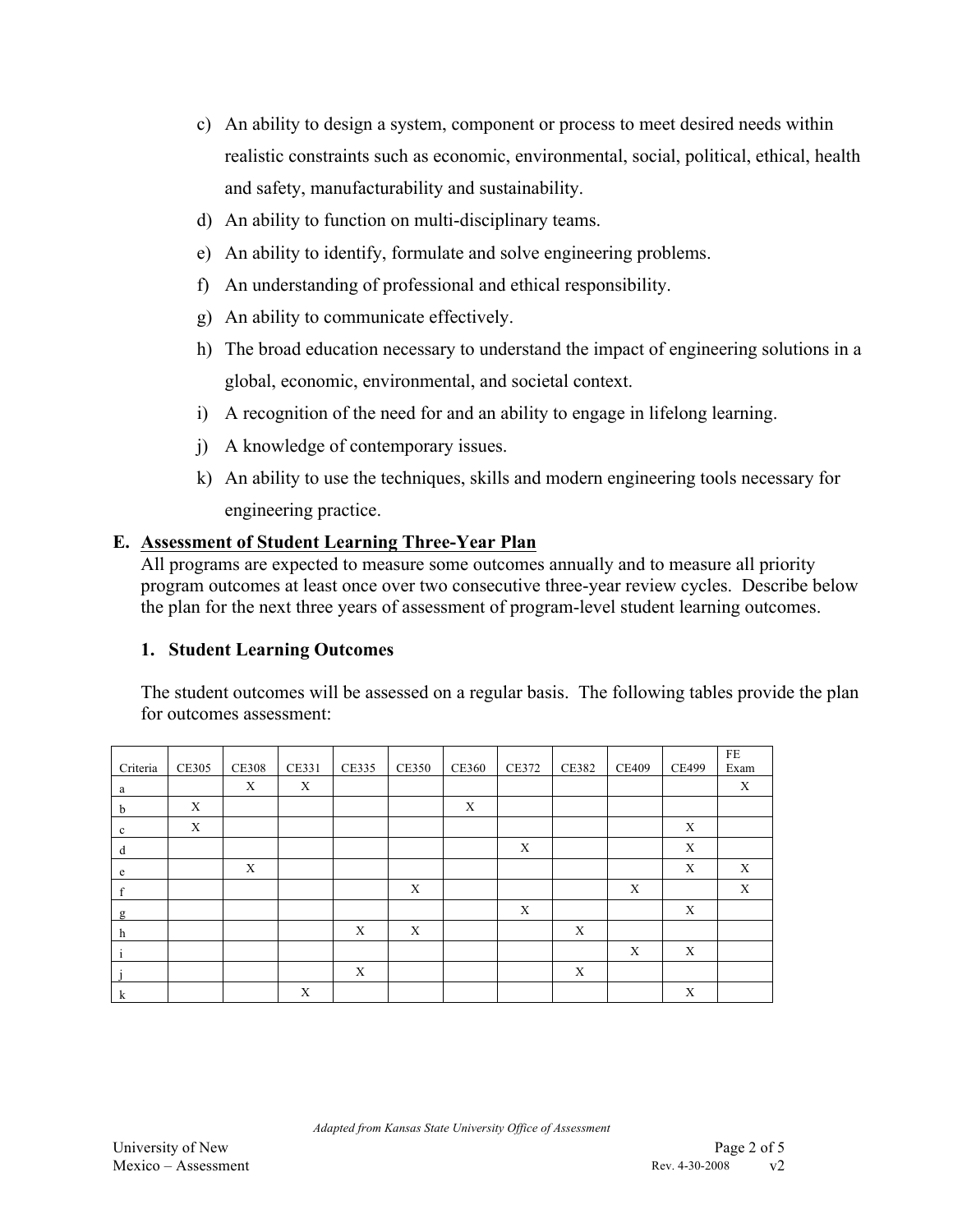| <b>University of New Mexico Student Learning Goals</b>                                                                                                                                                                                         |           |               |                |                                                                       |  |  |  |  |
|------------------------------------------------------------------------------------------------------------------------------------------------------------------------------------------------------------------------------------------------|-----------|---------------|----------------|-----------------------------------------------------------------------|--|--|--|--|
| <b>Program SLOs</b>                                                                                                                                                                                                                            | Knowledge | <b>Skills</b> | Responsibility | Program SLO is<br>conceptually<br>different from<br>university goals. |  |  |  |  |
| a) An ability to apply knowledge of<br>mathematics, science and engineering.                                                                                                                                                                   | X         | X             |                |                                                                       |  |  |  |  |
| b) An ability to design and conduct<br>experiments as well as to analyze and<br>interpret data.                                                                                                                                                | X         | X             |                |                                                                       |  |  |  |  |
| c) An ability to design a system,<br>component or process to meet desired<br>needs within realistic constraints such<br>as economic, environmental, social,<br>political, ethical, health and safety,<br>manufacturability and sustainability. | X         | X             | X              |                                                                       |  |  |  |  |
| d) An ability to function on multi-<br>disciplinary teams.                                                                                                                                                                                     |           | X             | X              |                                                                       |  |  |  |  |
| An ability to identify, formulate<br>e)<br>and solve engineering problems.                                                                                                                                                                     | X         | X             |                |                                                                       |  |  |  |  |
| An understanding of professional<br>f)<br>and ethical responsibility.                                                                                                                                                                          |           |               | X              |                                                                       |  |  |  |  |
| g) An ability to communicate<br>effectively.                                                                                                                                                                                                   |           | X             |                |                                                                       |  |  |  |  |
| The broad education necessary to<br>h)<br>understand the impact of engineering<br>solutions in a global, economic,<br>environmental, and societal context.                                                                                     | X         |               | X              |                                                                       |  |  |  |  |
| A recognition of the need for and<br>i)<br>an ability to engage in lifelong<br>learning.                                                                                                                                                       |           |               | X              |                                                                       |  |  |  |  |
| A knowledge of contemporary<br>i)<br><i>issues.</i>                                                                                                                                                                                            | X         |               | X              |                                                                       |  |  |  |  |
| $k$ ) An ability to use the techniques,<br>skills and modern engineering tools<br>necessary for engineering practice.                                                                                                                          |           | X             |                |                                                                       |  |  |  |  |

Relationship to UNM Student Learning Goals (insert the program SLOs and check all that apply):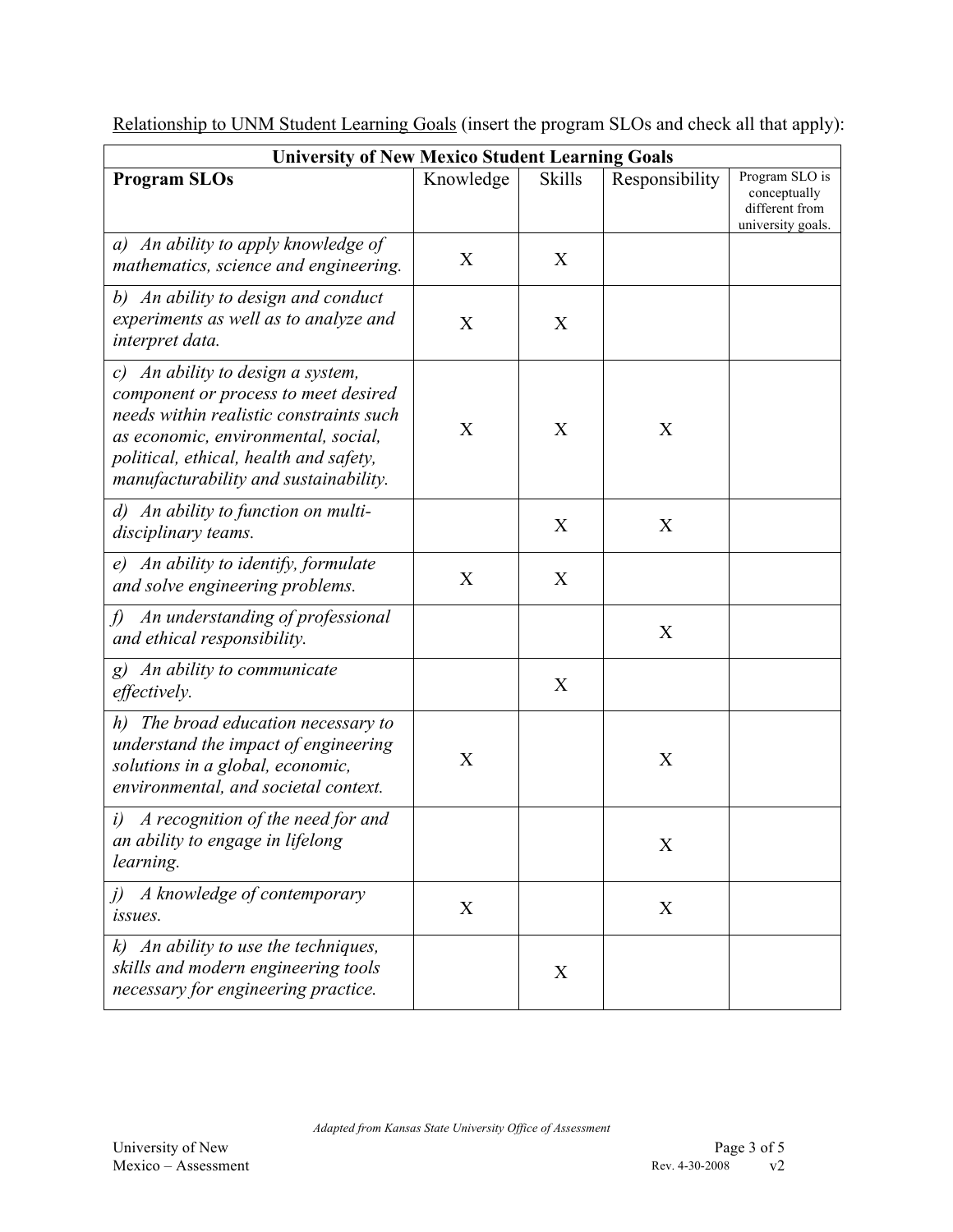# **2. How will learning outcomes be assessed?**

#### A. What:

Student outcomes will be assessed through Course and Student Work Assessments (CSWAs). The CSWAs are produced by the course instructors at the end of the semester and have evolved over time to be increasingly focused on the degree to which specific outcomes are being met. Where comparable data are available from previous semesters, the current CSWA includes a trend over time of how well the outcome is being achieved. This is considered a direct measure of student learning.

The other assessment tool employed to evaluate the student outcomes is student performance on the Fundamentals of Engineering (FE) Examination. Measures include both the overall pass rate compared to national averages as well as scores from subject-specific questions. FE Exam results are used to assess outcomes a, e, and f. The AM (morning) results on the general exam are used to evaluate Outcomes a. and f., while the results of the PM (afternoon) Civil Exam are used to evaluate Outcome e. In particular, AM subjects, related to mathematics, chemistry, and mechanics/strength of materials, are used to assess Outcome a., while the ethics and business practices subject in the AM is used for Outcome f. PM Exam averages in the Civil Engineering subjects are used to assess Outcome e. This is considered an indirect measure of student learning.

All course-related assessments use a three-scale rubric as follows:  $3 =$  Exemplary,  $2 =$ Satisfactory,  $1 =$  Unsatisfactory. Target levels for outcomes attainment have been established as 75% of students achieving an outcome of 2 or better. All FE Exam assessments evaluate the percent correct for selected questions on both the AM and PM portions of the FE Exam by the Program's students compared to the National averages. If the Program's scores are 5 percentage points or more below the National average over the assessment period, a concern is noted. A metric below the national average was selected in part because UNM students are required to take the exam prior to graduation while those at the National level may self-select to take the exam.

The results of the CSWAs are documented in a report prepared by the individual faculty members performing the assessment.

# B. Who:

The goal is to evaluate evidence from all students in the program. For that reason, outcomes assessment is associated with core undergraduate courses which means that all students in the program should be included in the assessment.

# **3. When will learning outcomes be assessed? When and in what forum will the results of the assessment be discussed?**

In order to make the outcomes assessment process sustainable, as well as to allow individual faculty some flexibility in documenting achievement of outcomes, the Department Assessment Committee developed a schedule for the collection of assessment information.